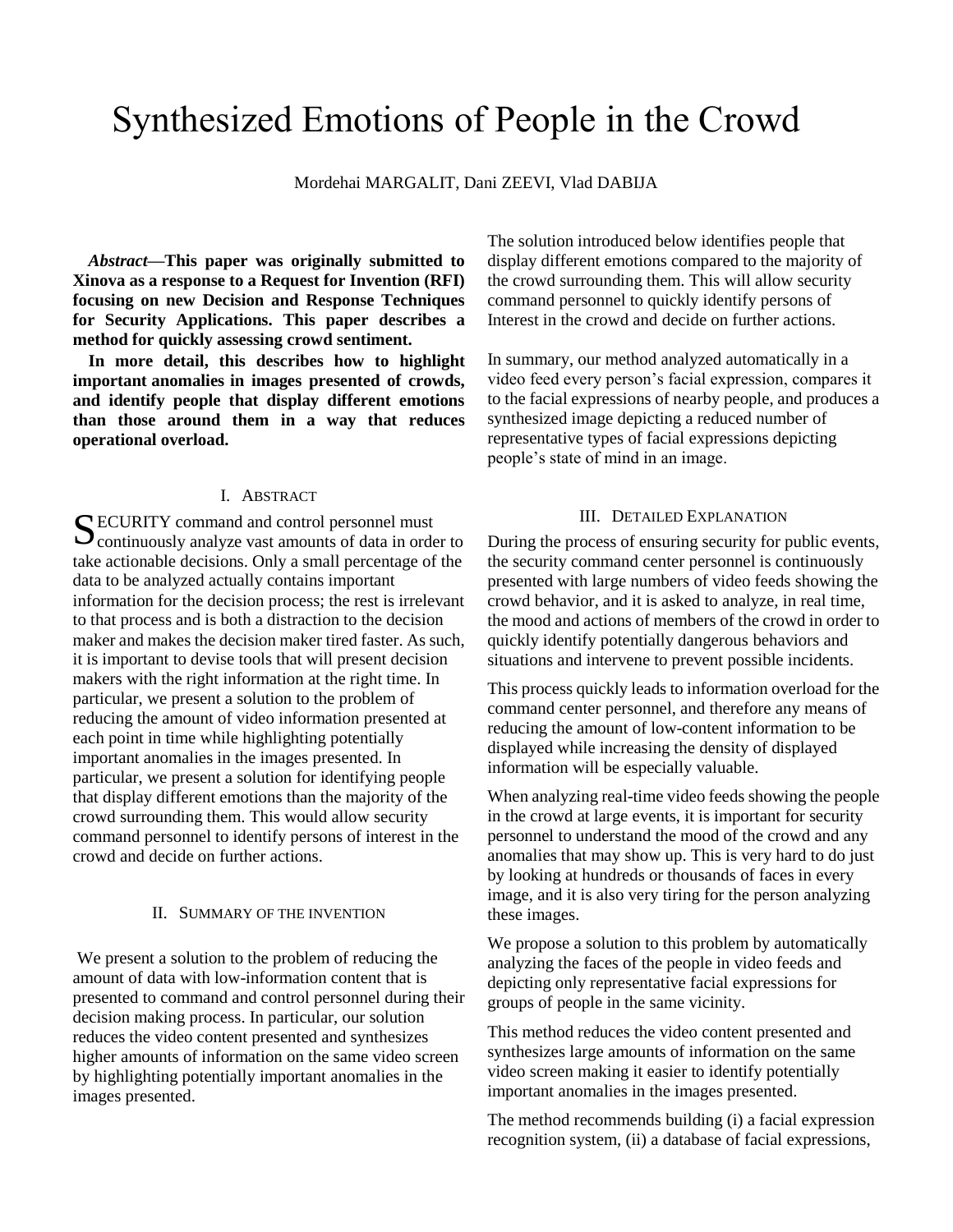and (iii) an avatar associated with each category of facial expressions in the database.

For each video feed, we:

1. First apply a high-level image analysis filter that isolates people from the rest of the image

2. For each person, analyze their face and, using the facial expression recognition system (there are a number of such systems available today), classify their facial expression into one of the categories stored in the database

3. Identify the set of people situated next (or close) to each other that have the same facial expression

4. Replace each such set of people in the image with an image of the avatar depicting their facial expression

5. After this step, the image will show a small number of avatars that depict the facial expression of the people in the crowd

6. The size of each avatar will be directly proportional to a combination of (i) the number of people showing the same emotion, and (ii) the "gravity" of the emotion. For example, happy emotions will have low gravity numbers while scared or angry expressions will have high gravity numbers. So a large happy crowd will have a relatively small avatar on the screen, compared with a small angry set of people; a large angry set of people will have a much larger avatar. In addition, different avatars will be represented with different colors (for example only: red for angry, orange for scared, green for happy, etc.).

As an example, take the following picture showing a mostly happy crowd:



Fig. 1. Generally happy crowd

The system analyzes every face in the crowd and determines that all but two of them express sentiments of happiness. The two different expressions are circled below:



Fig. 2. Possible expression anomalies

In particular, one person is indifferent and the other is angry. As a consequence, the system replaces all the happy faces with a few happy avatars and singles out the indifferent and the angry expressions, for example as follows:



Fig. 3. Create weighted avatars to display possible threat level

All the happy faces were replaced with a few yellow happy avatars, the indifferent face was singled out but not colored and the angry face was also singled out but magnified and colored in red for emphasis. This last image makes it much easier for a control person to understand the mood of the people in the crowd and to identify potential persons of interest that may justify further review.

The operator can then request the original image and analyze the angry person in the real context, then potentially instruct field personnel for further surveillance as appropriate.

An extension of this method is to add to the facial expression analysis mentioned above an additional step of analyzing body expressions of people in the crowd. This